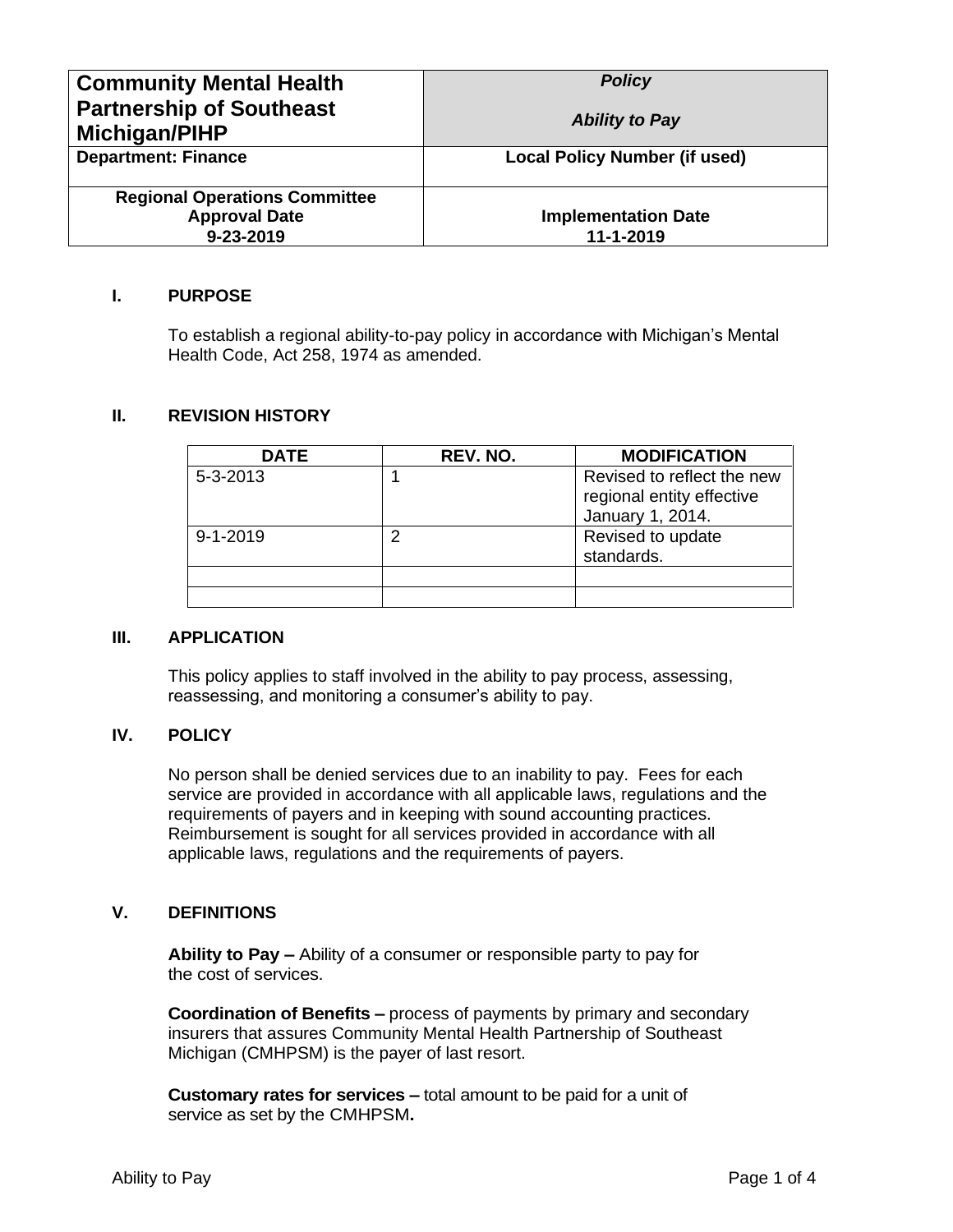**Full financial determination –** takes into consideration total financial status including but not limited to income, expenses, number and condition of dependents, assets and liabilities.

**Income –** responsible party's current annualized Michigan taxable income.

**Insurance benefits –** payment in accordance with insurance coverage for the cost of health care services provided to an individual.

**Medicaid eligible** – person who has applied for Medicaid and is determined to be eligible by the Michigan Department of Human Services (MDHS).

**Residential services –** 24-hour dependent care and treatment service provided by adult foster care facilities under contract by a community mental health services program or provided directly by a community mental health services program or substance use disorder residential treatment facilities

**Responsible party -** person who is financially liable for services provided to the consumer. This person includes the individual and, as applicable, the individual's spouse, guardian and parent, or parent of a minor.

### **VI. STANDARDS**

- A. The ability-to-pay determination will take place prior to starting services or, in the case of emergency, as soon as it is clinically appropriate.
- B. Consumers who either opt out of the ability to pay process or refuse to supply financial and/or insurance information shall be assessed full customary rate for service.
- C. The total combined financial liability of the responsible parties shall not exceed the customary rate of the services.
- D. Charges to consumers for services provided by out of network providers will not exceed ability to pay for in network providers. When there is a discrepancy in cost for the same services the consumer will be charged the lower of the costs.
- E. A responsible party shall only have one ability-to-pay determination in place at any given time.
- F. A responsible party who is determined to be Medicaid eligible shall be assigned a zero ability to pay, unless otherwise provided for under Medicaid policy.
- G. Respite ability-to-pay calculation is included in the over ability to pay monthly amount but is applied as a daily, 3-day (30) amount.
- H. All consumers shall be notified of their right to appeal an ability to pay determination.
- I. Consumer's ability to pay will be reassessed a minimum of once annually or upon significant changes in the responsible party's financial situation. A new ability to pay needs to be completed as soon as possible when there is a negative change in Medicaid eligibility (i.e.: HMP  $\rightarrow$  MA(s), full MA  $\rightarrow$  MA(s) or complete loss of Medicaid).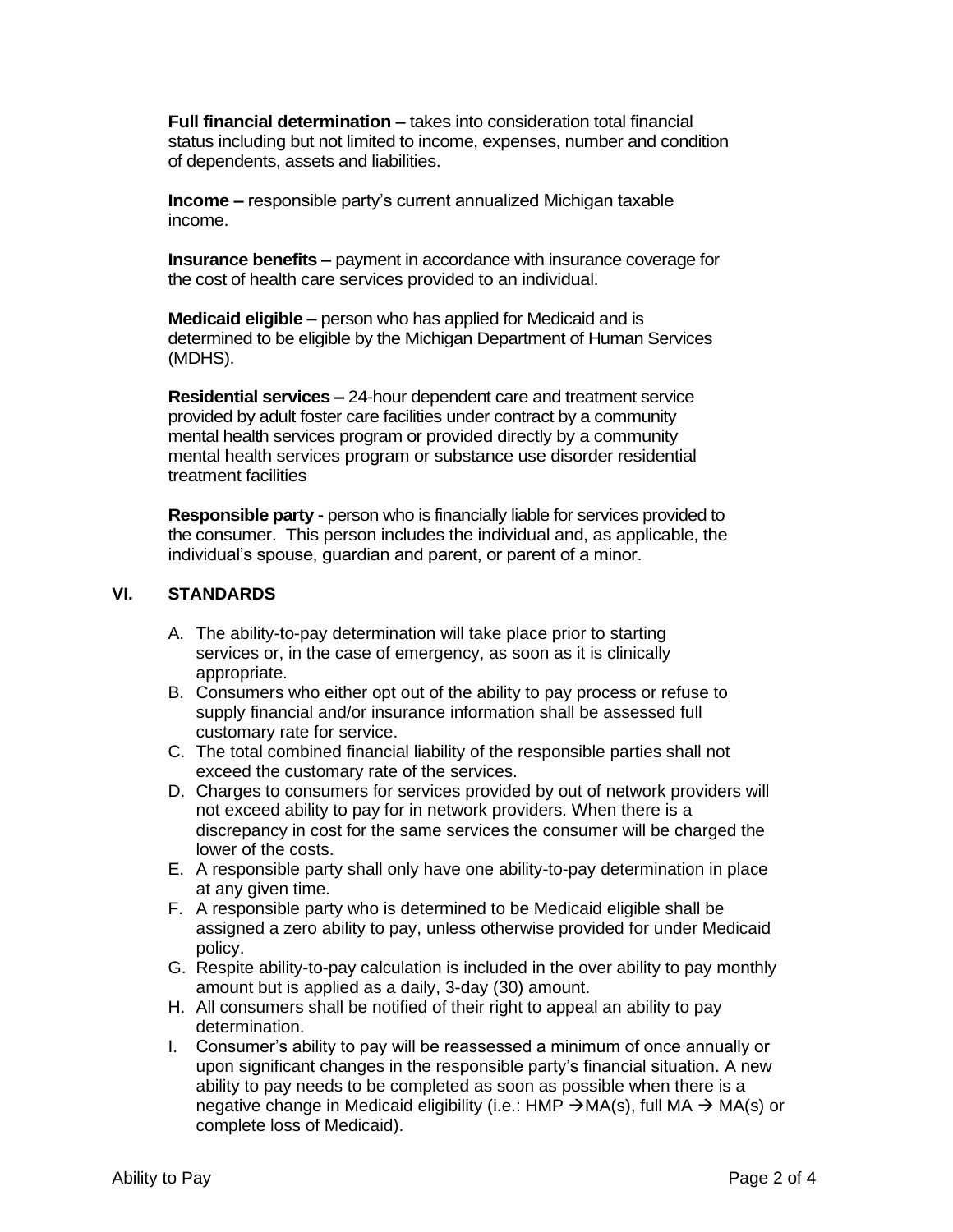- J. A parent shall not be determined to have an ability to pay for more than one (1) individual at any one time and a parent's total liability for two (2) or more individuals shall not exceed a combined total of eighteen (18) years.
- K. Insurance benefits that cover services, either in part or whole are considered as part of the individual's ability to pay. Individual fees are assessed when insurance benefits are unavailable or pay for only part of the cost or have been depleted.
- L. A **full** financial is required:
	- 1. For residential stays
	- 2. For inpatient stays of more than sixty-one (61) days
	- 3. When a consumer requests one and
	- 4. When a consumer states they are unable to pay the determined abilityto-pay amount.

### **VII. EXHIBITS**

Public Mental Health System Ability-To-Pay Schedule

### **VIII. REFERENCES**

| <b>Reference:</b>                                            | <b>Check</b><br>if | <b>Standard Numbers:</b> |
|--------------------------------------------------------------|--------------------|--------------------------|
|                                                              | applies:           |                          |
| 42 CFR Parts 400 et al. (Balanced Budget<br>Act)             |                    |                          |
| 45 CFR Parts 160 & 164 (HIPPA)                               |                    |                          |
| 42 CFR Part 2 (Substance Abuse)                              |                    |                          |
| Michigan Mental Health Code Act 258 of<br>1974               | X                  | Chapters 2A, 8           |
| The Joint Commission - Behavioral Health<br><b>Standards</b> |                    |                          |
| <b>MDCH Medicaid Contract</b>                                | X                  |                          |
| <b>MDCH Substance Abuse Contract</b>                         |                    |                          |
| Michigan Medicaid Provider Manual                            | X                  |                          |
| PA 500/501                                                   | X                  |                          |
|                                                              |                    |                          |
| Substance Abuse Administrative Rules                         | X.                 | R325.4151-325.4156       |